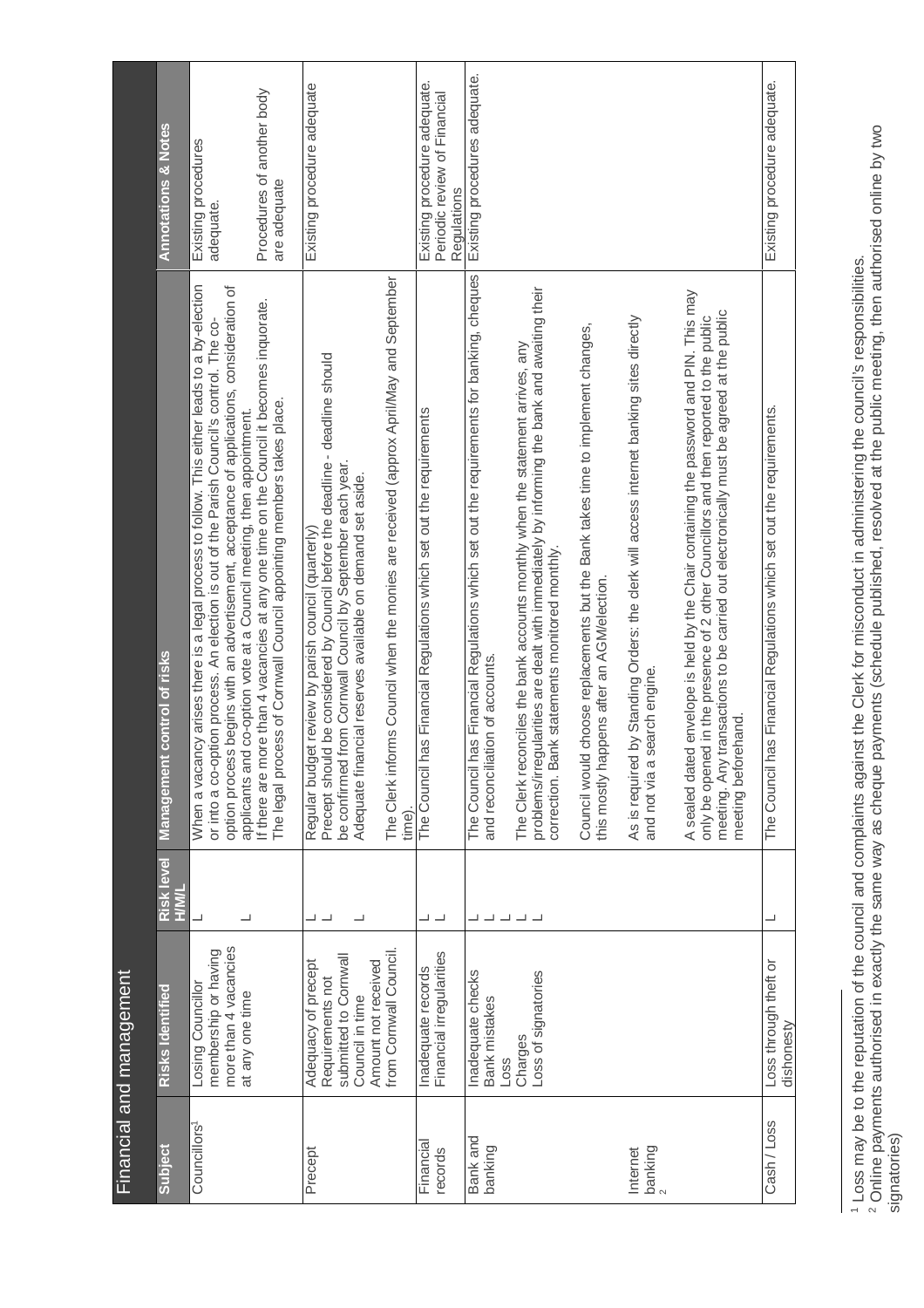|                                                       |                                                                      |                | received are banked within 3 banking days. There is no petty cash or float.<br>by the Internal Auditor annually.<br>This is audited<br>Cash/cheques                                                                                                                                                                                                                                                                                      |                                                                                                  |
|-------------------------------------------------------|----------------------------------------------------------------------|----------------|------------------------------------------------------------------------------------------------------------------------------------------------------------------------------------------------------------------------------------------------------------------------------------------------------------------------------------------------------------------------------------------------------------------------------------------|--------------------------------------------------------------------------------------------------|
|                                                       |                                                                      |                | meeting, a councillor <sup>3</sup> volunteers to select a sample of transactions and<br>track them from invoice to payment to bank statement.<br>At each public                                                                                                                                                                                                                                                                          |                                                                                                  |
| Litigation                                            | Potential risk of legal<br>against the Council<br>action being taken | Σ              | nsurance covers general personal injury claims where the Council is found to<br>not spurious or frivolous claims - these cannot be insured against.<br>be at fault, but<br>Public liability                                                                                                                                                                                                                                              | requirements but there is still<br>Insurance is adequate for<br>risk of other claims.            |
| and auditing<br>Reporting                             | communication<br>Compliance<br>Information                           | $\geq$<br>т    | A Clerk's report is produced monthly and presented to Council, discussed and<br>approved at the meeting. This report includes, bank reconciliation and a<br>schedule of receipts and payments balanced against the bank.                                                                                                                                                                                                                 | Existing procedure adequate.                                                                     |
| activities<br>projects<br>council<br>Parish<br>E<br>∞ | Risk of financial loss                                               | ┙              | monitored at public meeting. If finance is not secured in advance there may be some<br>produced with recommendations for budget. Activities and spending<br>financial risk which would need to be covered by the council's reserves.<br>Briefing paper                                                                                                                                                                                   | Existing procedure adequate.<br>assessed on an individual<br>Each activity needs to be<br>basis. |
| Grants and<br>Donations                               | Authorisation of Council<br>Power to pay<br>to pay                   |                | application form has been designed to keep up to date records of applications (and compliant<br>with GDPR). Terms & Conditions reviewed regularly. Summary of grants presented at the<br>All such expenditure goes through the required Council process of approval, minuted and<br>listed accordingly if a payment is made using the S137 power of expenditure. Grant<br>Annual parish Meeting                                          | Existing procedure adequate.<br>Parish Councillors request<br>S137 rules if required.            |
|                                                       | Safeguarding                                                         |                | The parish council does not own a meeting place, but includes a safeguarding statement in<br>its grant terms and conditions to set out its requirements for funding recipients                                                                                                                                                                                                                                                           | Standalone Safeguarding<br>Policy in preparation.                                                |
| receivable<br>Grants-                                 | Receipts of Grant                                                    |                | footpath maintenance. Clerk liaises with contractor to ensure that terms and conditions<br>The Parish Council receives an annual contribution from Cornwall Council to pay for<br>are satisfied.                                                                                                                                                                                                                                         | Procedure complies with<br>Standing Orders and<br>Financial Regulations                          |
| Best value<br>Accountability                          | Overspend on services<br>Work awarded<br>incorrectly                 | $\overline{z}$ | Council practice is to seek three quotations for any substantial work required<br>investigate the situation, check the quotation/tender, research the problem and report to<br>be sought. If a problem is encountered with a contract the Clerk would<br>to be undertaken or goods supplied. For major contract services, formal competitive<br>Council. This is covered in the Financial Regulations.<br>Normal Parish<br>tenders would | Existing procedure adequate.<br>Include when reviewing<br>Financial Regulations<br>Annually.     |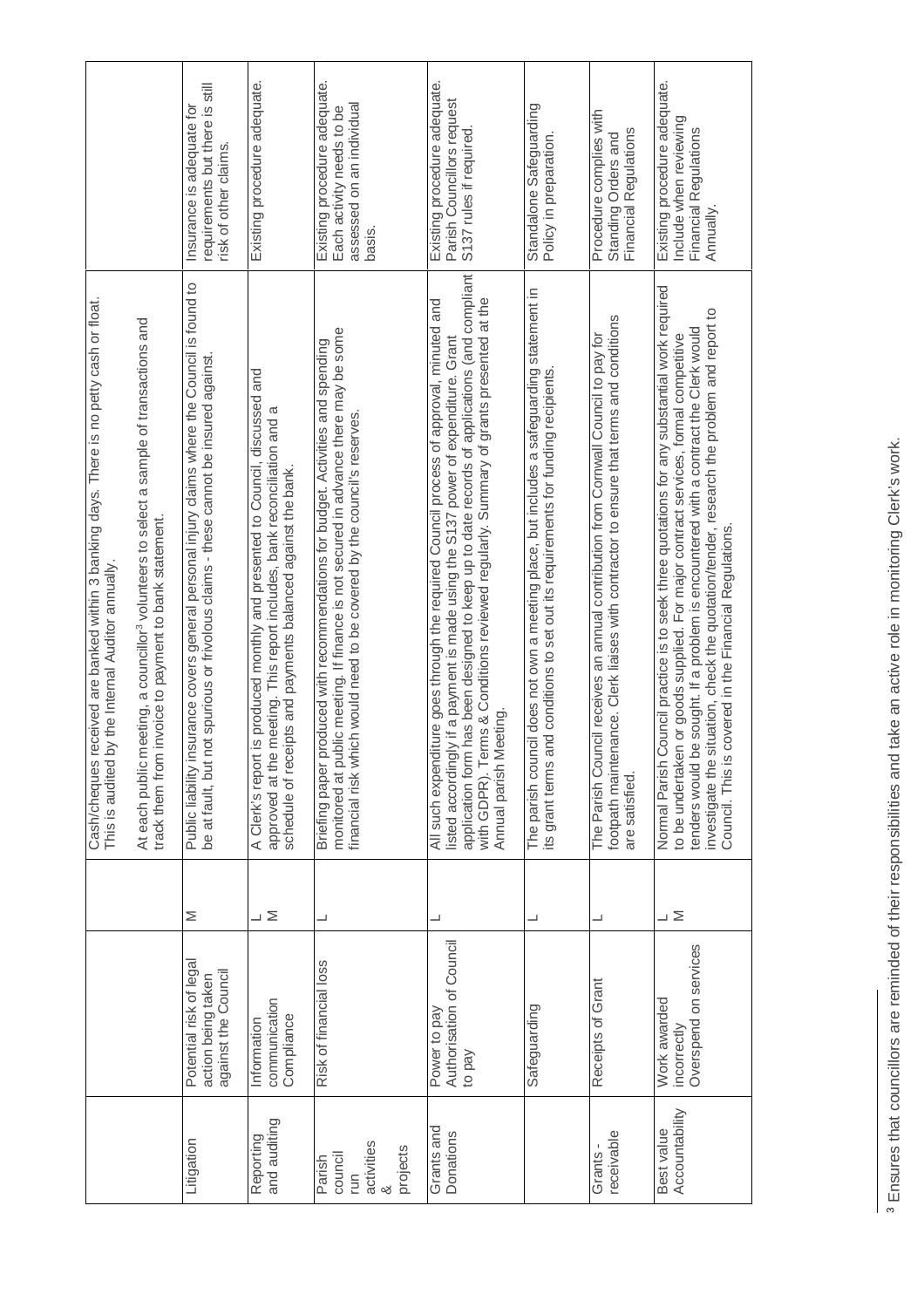| nominated PC meeting, needs<br>Existing appointment system<br>to be held to carry out an<br>A closed session, at a<br>annual review.<br>adequate.                                                                                                                                                                                                                                                                                                                                                                                                                                               | Membership of the SLCC.<br>Existing procedure                                                                                                                   | Monitor working conditions,<br>safety requirements and<br>insurance regularly.                                                                                                                                                                                                                                                                                                                                                                     | No procedure required                                 | saving each year to cover all<br>costs or allocating reserves.<br>Council should consider                                                                                                                                                                        | Existing procedure adequate                                                                       | Existing procedure adequate                                                                                    | Existing procedure adequate                                                                                                                                                                                                                                                                                  | Existing procedure adequate                                                                                                                                                                                                   | Existing procedure adequate.                                                                                                                                       |
|-------------------------------------------------------------------------------------------------------------------------------------------------------------------------------------------------------------------------------------------------------------------------------------------------------------------------------------------------------------------------------------------------------------------------------------------------------------------------------------------------------------------------------------------------------------------------------------------------|-----------------------------------------------------------------------------------------------------------------------------------------------------------------|----------------------------------------------------------------------------------------------------------------------------------------------------------------------------------------------------------------------------------------------------------------------------------------------------------------------------------------------------------------------------------------------------------------------------------------------------|-------------------------------------------------------|------------------------------------------------------------------------------------------------------------------------------------------------------------------------------------------------------------------------------------------------------------------|---------------------------------------------------------------------------------------------------|----------------------------------------------------------------------------------------------------------------|--------------------------------------------------------------------------------------------------------------------------------------------------------------------------------------------------------------------------------------------------------------------------------------------------------------|-------------------------------------------------------------------------------------------------------------------------------------------------------------------------------------------------------------------------------|--------------------------------------------------------------------------------------------------------------------------------------------------------------------|
| Salaries are paid in arrears, but if a meeting is cancelled or moved then payments could be<br>Salary rates are assessed annually by Council. The Clerk's report details payments to the<br>Inland Revenue (for Tax and NI). These are inspected at the public meeting and signed<br>off. The processing of pay is outsourced. All Tax and NI payments are submitted in the<br>The Parish Council authorises the appointment of all employees through the public<br>The Clerk has a contract of employment and job description.<br>Inland Revenue Annual Return.<br>late or missed.<br>meeting. | Continuity Plan should be made in case of loss of key personnel.<br>The requirements of the insurance to be adhered to with regards to Fraud.<br>Reference to a | meetings. The clerk's own car insurance covers travel to and from a place of<br>The Clerk should be provided with relevant training, reference books, access to assistance<br>Health & Safety issues relating to the clerk are with regard to working at home and driving<br>and legal advice required to undertake the role. Random checks of financial transactions<br>carried out by councilors at public meetings.<br>to/from Council<br>work. | are allocated to Parish Councillors.<br>No allowances | Risk is higher in an election year. When a scheduled election is due the Clerk will obtain an<br>estimate of costs from Comwall Council. There are no measures which can be adopted to<br>minimise the risk of having elections, as this is a democratic process | The Council has Financial Regulations which set out the requirements. VAT is claimed<br>annually. | Employer's Annual Return is completed and submitted online to the Inland Revenue by the<br>payroll contractor. | udit and the Annual Governance & Accountability Return to complete and sign<br>is appointed by the Council. Internal auditor is supplied with the relevant<br>Internal auditor reports are sent to both Chair and Clerk <sup>4</sup> .<br>Auditor.<br>Internal auditor<br>documents to a<br>for the External | approved and signed off at the public meeting before being sent on to the<br>AGAR is completed by the Clerk, submitted to the internal auditor for completion where<br>External Auditor within time limit.<br>indicated, then | All activity and payments within the powers of the Parish Council to be resolved and minuted<br>at the public meeting. As per the Financial Regulations prescribe. |
| ┙<br>┙<br>┙                                                                                                                                                                                                                                                                                                                                                                                                                                                                                                                                                                                     | ┙                                                                                                                                                               | ┙<br>ᆜ                                                                                                                                                                                                                                                                                                                                                                                                                                             | Negative                                              | I                                                                                                                                                                                                                                                                | ┙                                                                                                 | ┙                                                                                                              | ┙                                                                                                                                                                                                                                                                                                            | ┙                                                                                                                                                                                                                             | ┙                                                                                                                                                                  |
| Wrong deductions of NI<br>Salary paid incorrectly<br>contributions to the<br>Wrong hours paid<br>Wrong rate paid<br>Unpaid Tax & NI<br>False employee<br><b>Inland Revenue</b><br>or Tax                                                                                                                                                                                                                                                                                                                                                                                                        | Loss of Clerk                                                                                                                                                   | Actions undertaken by<br>Health and Safety<br>Fraud by Clerk<br>clerk.                                                                                                                                                                                                                                                                                                                                                                             | Income tax deduction<br>Councillors over-paid         | Risk of an election cost                                                                                                                                                                                                                                         | Re-claiming/charging                                                                              | Paying and accounting<br>employees salaries<br>for NI and Tax of                                               | Completion within time<br>Audit<br>limits                                                                                                                                                                                                                                                                    | Completion/Submission<br>within time limits                                                                                                                                                                                   | Illegal activity or<br>payments                                                                                                                                    |
| and assoc.<br>Salaries<br>costs                                                                                                                                                                                                                                                                                                                                                                                                                                                                                                                                                                 | Employees                                                                                                                                                       |                                                                                                                                                                                                                                                                                                                                                                                                                                                    | allowances<br>Councillor                              | Election<br>costs                                                                                                                                                                                                                                                | JAT                                                                                               | Employers<br>Annual<br>Return                                                                                  | Internal<br>Audit -                                                                                                                                                                                                                                                                                          | Annual<br>Return                                                                                                                                                                                                              | powers<br>Legal                                                                                                                                                    |